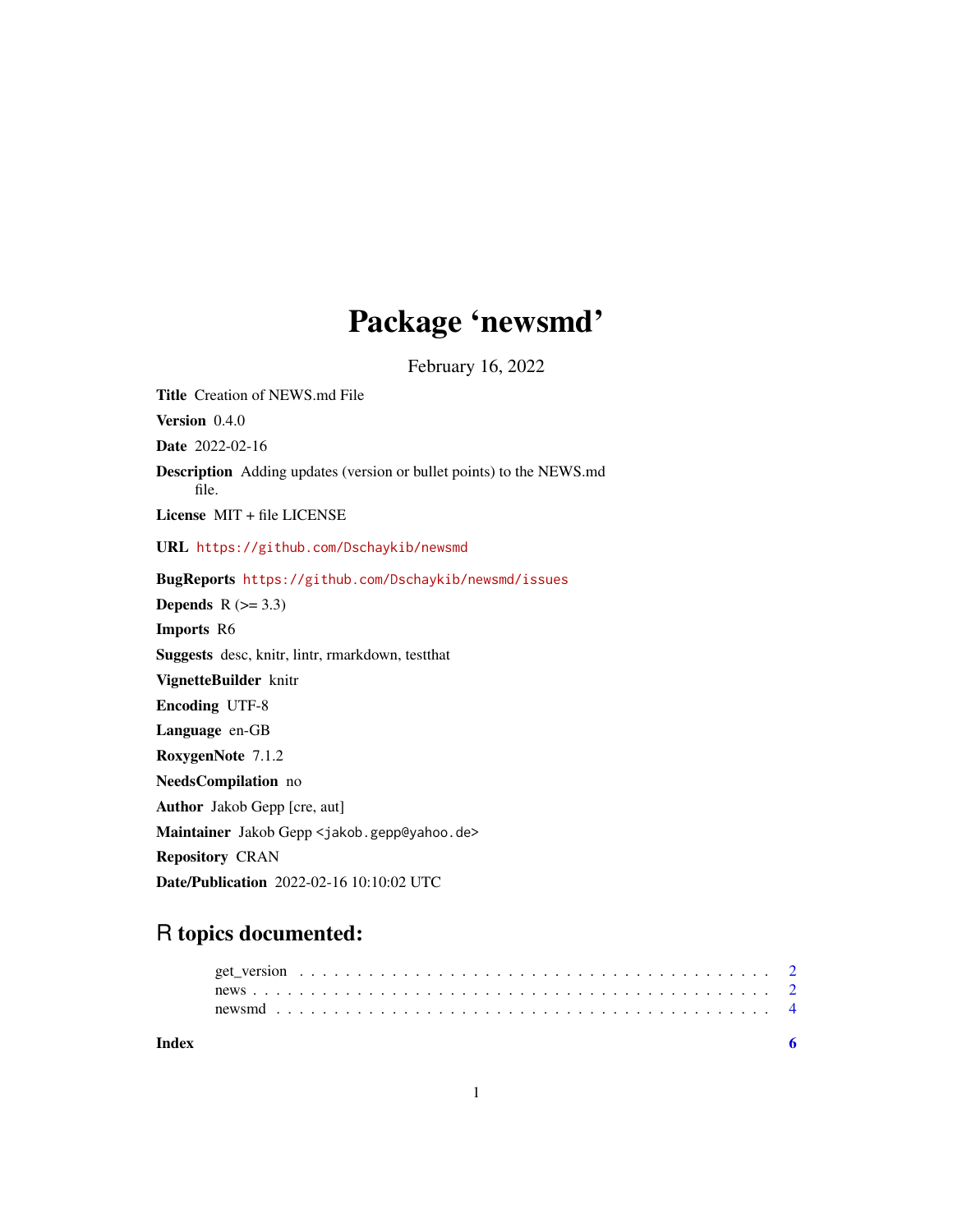### Description

This function tries to extract the version number within a file. There are a few pitfalls:

\* If the word "version" is within the text but denotes a dependency it is still detected. \* If the files has a date before the version it will return the date instead of the version \* It is assumed, that the NEWS.md files is updated from the top. Ergo the latest version is the first one.

#### Usage

get\_version(file, latest = TRUE)

## Arguments

| file   | a path to a file                                                 |
|--------|------------------------------------------------------------------|
| latest | a Boolean, if TRUE (default) only the latest version is returned |

## Value

either a single string or a vector with version numbers

## news *Manipulate the NEWS.md file*

### Description

Manipulate the NEWS.md file.

## Format

An R6 class.

#### Methods

## Public methods:

- [news\\$new\(\)](#page-2-0)
- [news\\$print\(\)](#page-2-1)
- [news\\$get\\_text\(\)](#page-2-2)
- [news\\$write\(\)](#page-2-3)
- [news\\$add\\_version\(\)](#page-2-4)
- [news\\$add\\_subtitle\(\)](#page-2-5)
- [news\\$add\\_bullet\(\)](#page-2-6)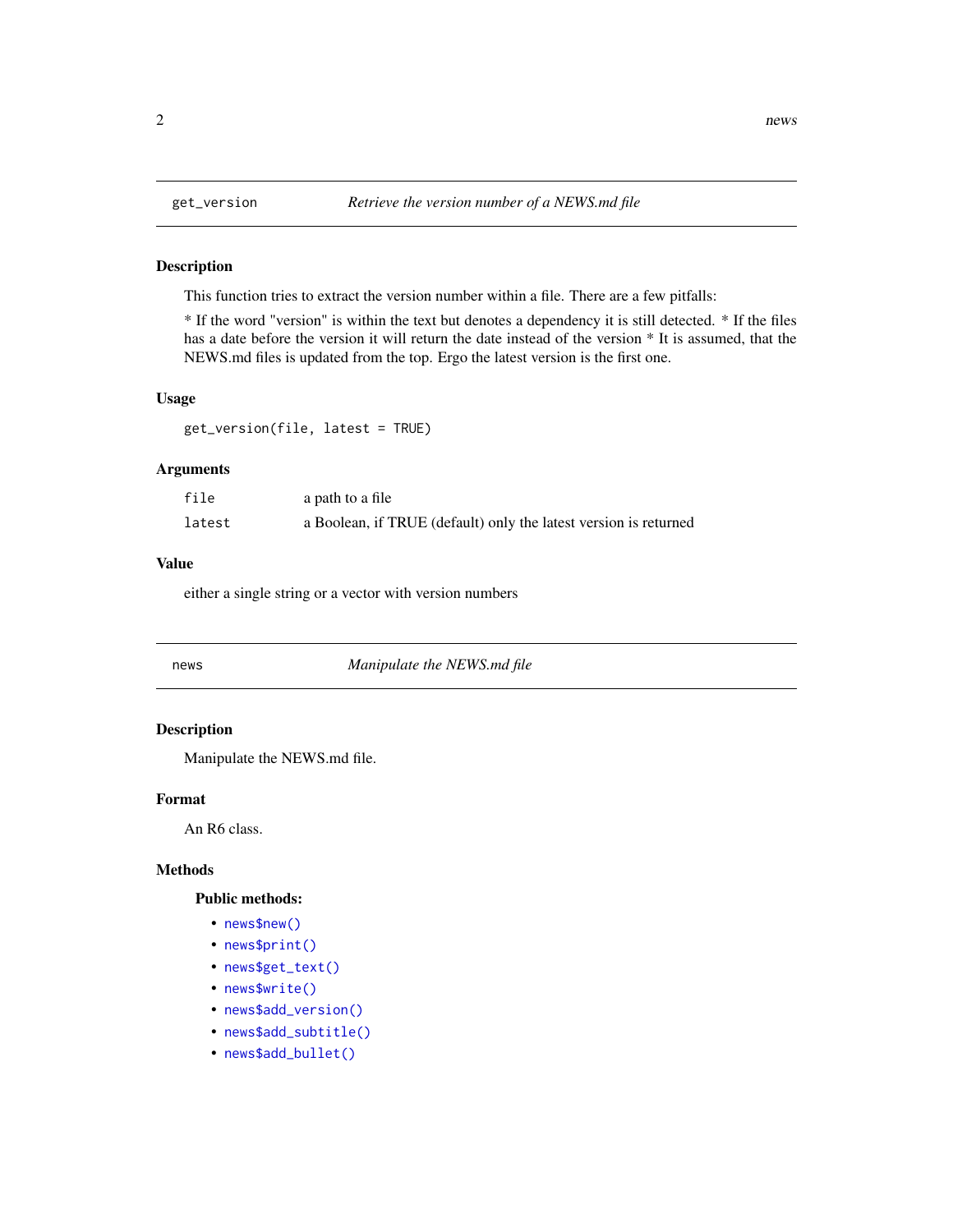```
• news$clone()
```
<span id="page-2-0"></span>Method new(): Create a new news object.

```
Usage:
news$new(
 text = c(paste0("## version ", version), "", "---", "", "### NEWS.md setup", "",
    "- added NEWS.md creation with newsmd", ""),
  version = "0.0.0.9000",
  file = NULL
)
```
*Arguments:*

text vector with context for the news.md file.

version current version of the package.

file a text file with the current news.md file. Use NULL to create new file.

```
Returns: A new 'news' object.
```
<span id="page-2-1"></span>Method print(): Print a news object.

*Usage:* news\$print()

<span id="page-2-2"></span>Method get\_text(): Get the news object as a text.

*Usage:* news\$get\_text() *Returns:* The context of the news file.

<span id="page-2-3"></span>Method write(): Write and save a news object.

```
Usage:
news$write(file = "NEWS.md")
Arguments:
file A path and file to where the news file is saved.
```
<span id="page-2-4"></span>Method add\_version(): Adds a version line to a news object.

*Usage:* news\$add\_version(x)

*Arguments:*

x A string with the version number.

<span id="page-2-5"></span>Method add\_subtitle(): Adds a subtitle line to a news object.

*Usage:* news\$add\_subtitle(x) *Arguments:* x A string with the subtitle.

<span id="page-2-6"></span>Method add\_bullet(): Adds a bullet points to the last subtitle.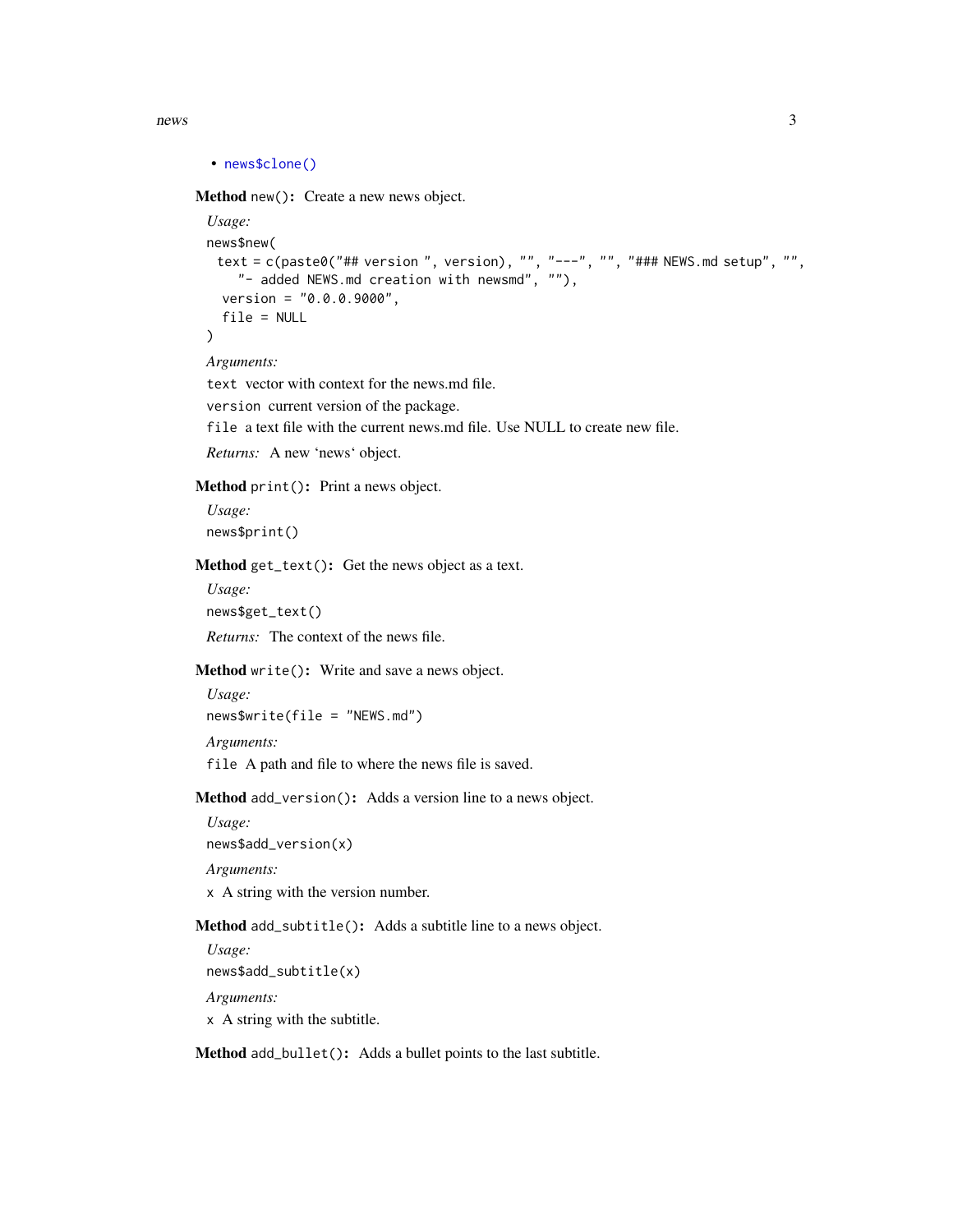#### 4 newsmd

*Usage:* news\$add\_bullet(x) *Arguments:* x A vector with the bullet points.

<span id="page-3-1"></span>Method clone(): The objects of this class are cloneable with this method.

```
Usage:
news$clone(deep = FALSE)
Arguments:
deep Whether to make a deep clone.
```
## See Also

[newsmd](#page-3-2)

## Examples

```
## Create a template
my_news <- news$new()
my_news$add_subtitle("improved things 1")
my_news$add_bullet("point 1")
my_news$add_bullet("point 2")
```
## <span id="page-3-2"></span>newsmd *Creating a NEWS.md file*

## Description

This is a convenience wrapper for news\$new(). If you already have a NEWS file you can add it's path to newsmd().

## Usage

```
newsmd(
 file = NULL,
 text = c(paste0("## version ", version), "", "---", "", "### NEWS.md setup", "",
    "- added NEWS.md creation with newsmd", ""),
  version = "0.0.0.9000"
)
```
## Arguments

| file    | name of the NEWS file to load. If not given a new file NEWS . md is created. |
|---------|------------------------------------------------------------------------------|
| text    | a character scalar containing the initial text.                              |
| version | a character with the version in the format major minor patch.dev.            |

<span id="page-3-0"></span>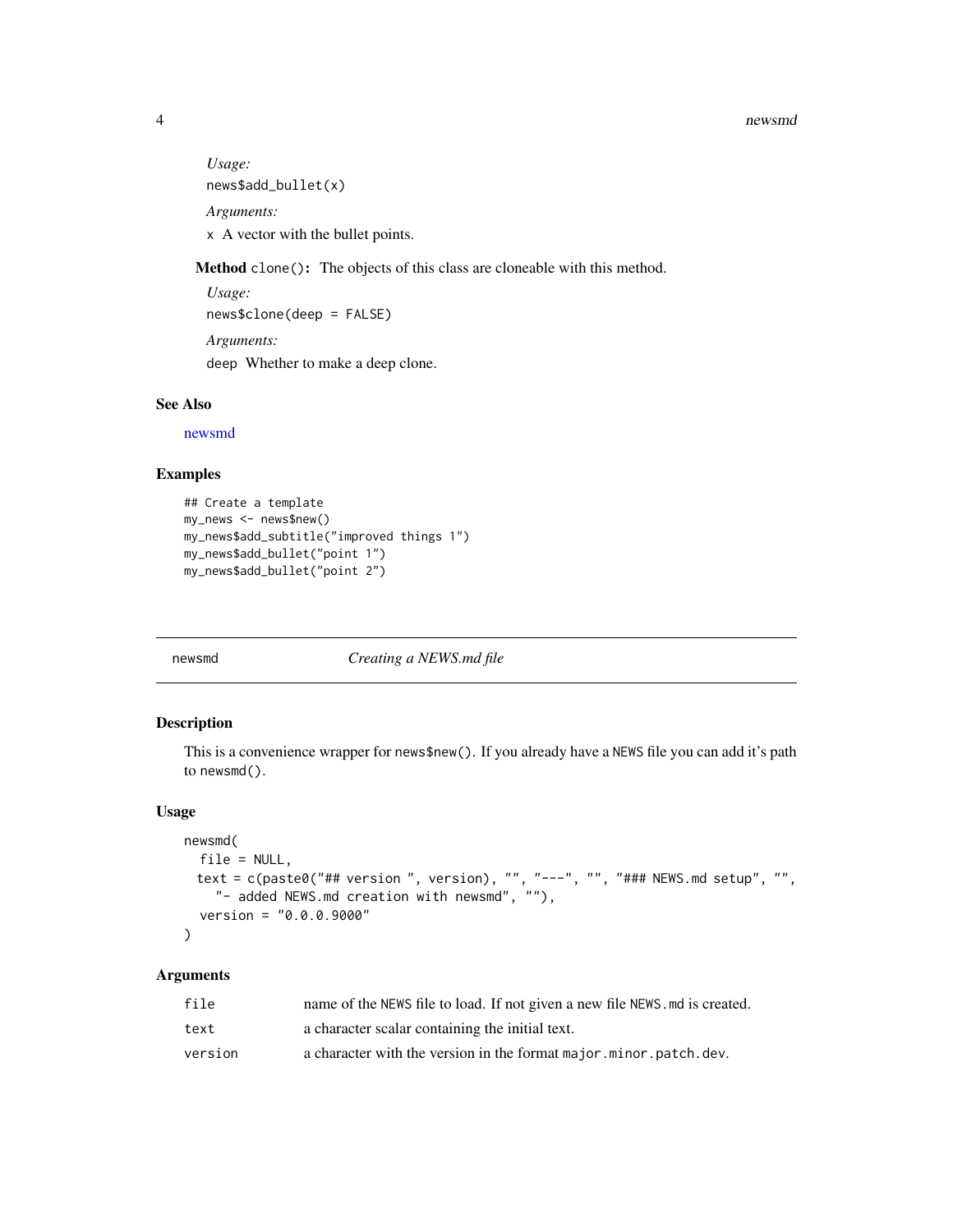#### newsmd 5

## Details

This functions creates a news object, which can be saved as the NEWS.md file with the internal method write(). One can add versions, subtitles and bullet points to the news.

If an existing NEWS.md file is given, the version is extracted with get\_version and the dev part is bumped up.

## Examples

newsmd()